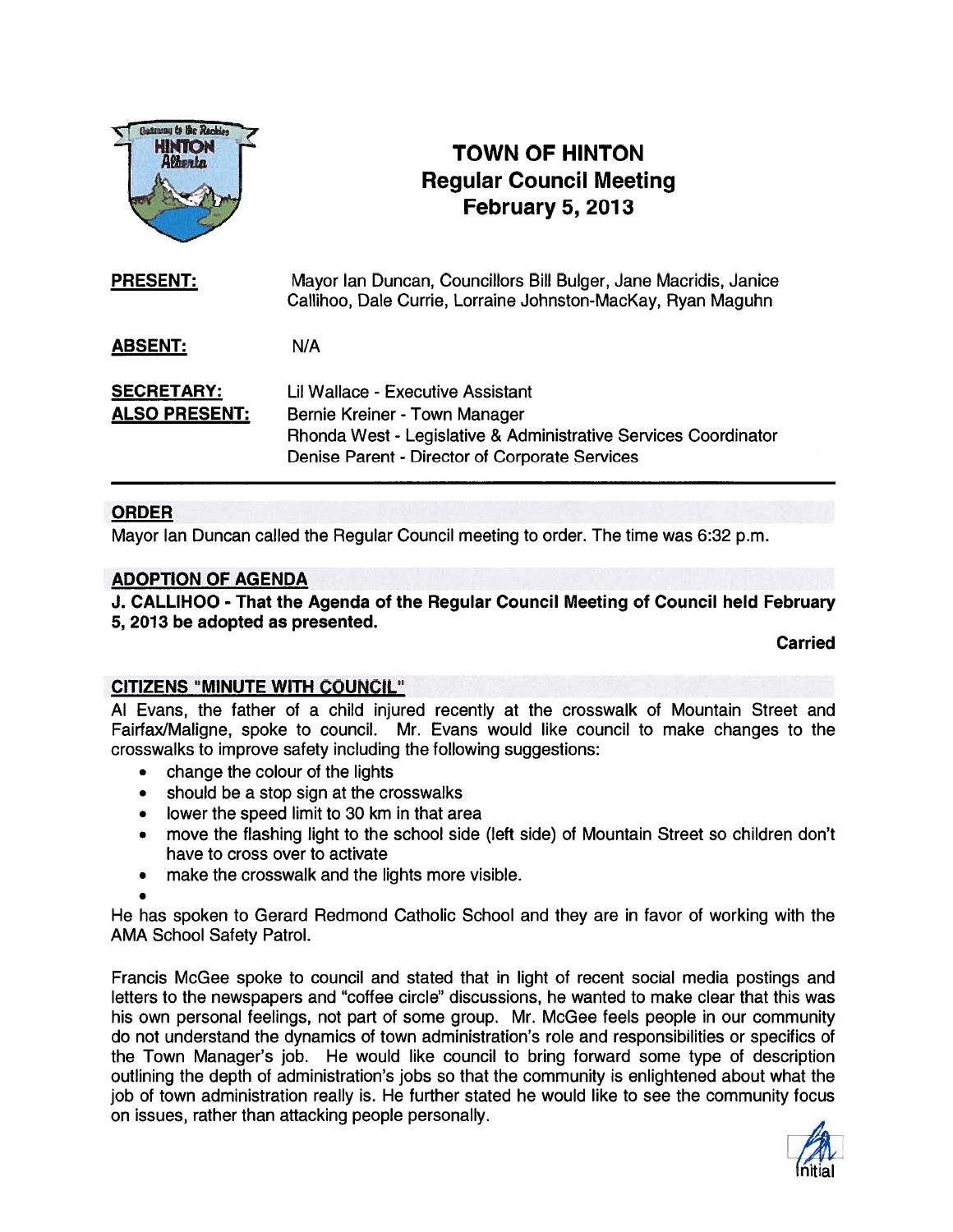# DELEGATIONS AND PRESENTATIONS

# 1. AltaLink - Presented by Ed Toupin

Mr. Ed Toupin, Municipal & Community Relations Manager North for AltaLink spoke to council about Alberta's electrical transmission system. AltaLink's goal is to provide safe, reliable, costeffective electricity to municipalities like Hinton. AltaLink transports the power, Fortis handles distribution. After the recent upgrades completed along Highway 16, Hinton now has two reliable feeds of electricity.

# 2. Town Manager's Office Division Update - Presented by Bernie Kreiner

Bernie Kreiner spoke to council to update them on activities of the Town Manager's Office since his last presentation one year ago.. Division updates are provided to advise council what each division does and the status of projects as per Council's directions. The Town Manager's overall responsibilities are set out in Section 207 of the Municipal Government Act.

The Town Manager currently sponsors the following projects:

- P3 performing arts theatre project
- West Fraser water treatment plant negotiations and water production/licence rights
- •Post-secondary education facility and programs (working group)
- •Integrated housing supply
- •Extended care facility process (working group)
- •Sustainability outcomes project
- •Inter-municipal revenue sharing
- •Sustainability journey process team
- •Customer service system — improvement plan
- •Strategic communications planning
- •Municipal integrated planning plus budget system update
- $\bullet$ Municipal resource optimization program
- •Delegated authorities update.

Mr. Kreiner then spoke about myths in the community v. facts and provided explanations to dispel the myths.

# COUNCIL MINUTES FOR ADOPTION

- 1. Regular Meeting of Council Minutes -January 15, 2013
- 2. Standing Committee of Council Minutes January 22, 2013

# D. CURRIE - That the Minutes listed above be approved as presented.

Carried

# ACTION ITEMS

Refer to the Regular Council Meeting Agenda package for 05 Feb 2013 for detailed background information on these decisions.

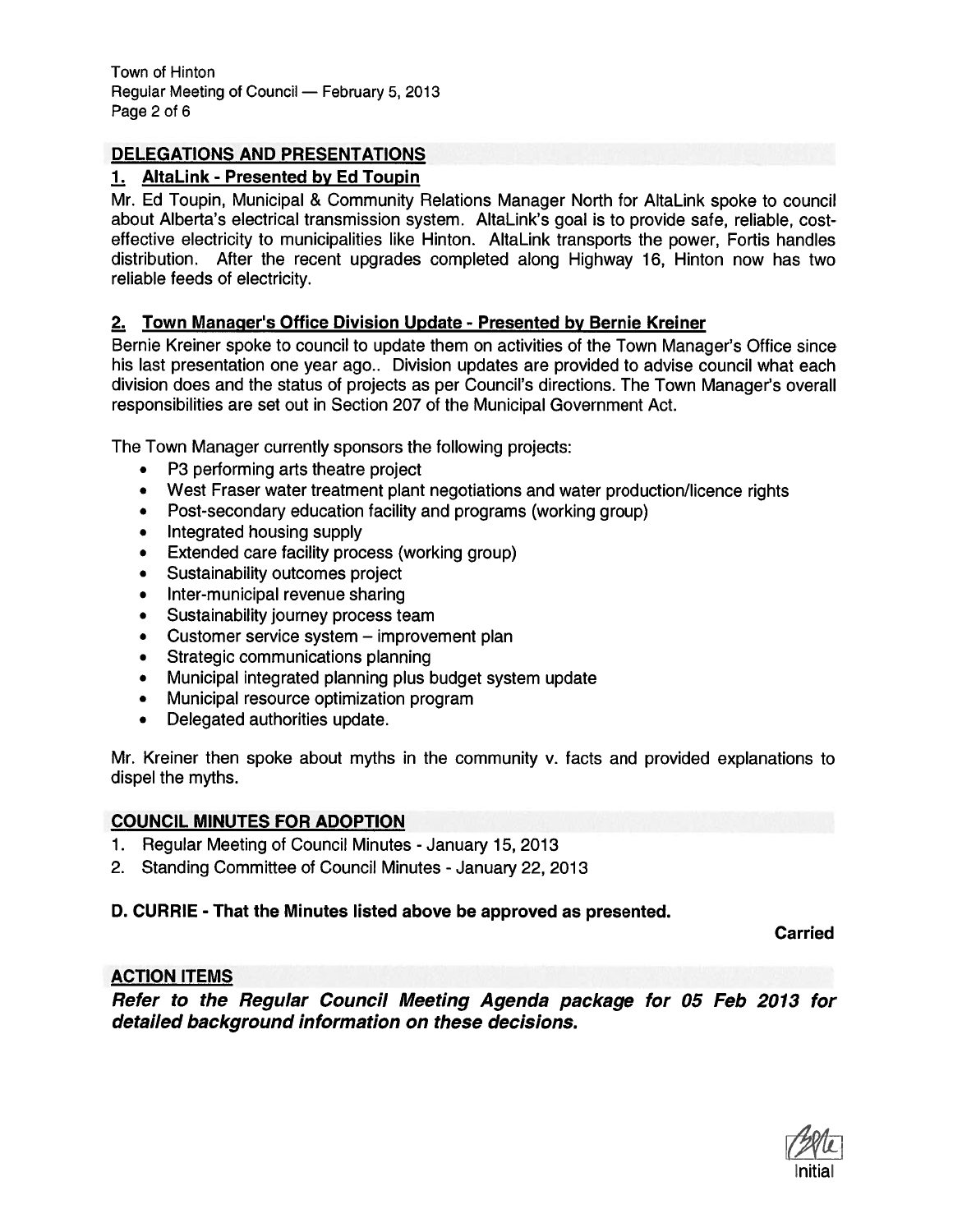Town of Hinton Regular Meeting of Council — February 5, 2013 Page 3 of 6

### 1. 2013 Operating and Capital Budgets Approval

B. BULGER - That Council approves the <sup>2013</sup> Proposed Operating and Capital Budgets as attached (Operating budget =  $$29,007,409$  and Capital budget =  $$22,286,286$ ).

R. MAGUHN - Amend the capital budget by deleting all line items related to the development of Innovista Phases 2 and 3.

Amended Motion Defeated

D. CURRIE - Amend the capital budget by proceeding with only <sup>2</sup> lanes for Phase <sup>4</sup> of Switzer Drive (by amending the project scope).

Amended Motion Defeated

Councillor Maguhn requested <sup>a</sup> "friendly" amendment to Councillor Currie's motion as follows:

"Amend the capital budget by delaying the 4-lane Switzer Drive project to next budget year."

The friendly amendment was not accepted by Councillor Currie.

Original Motion Carried

J. MAC RIDIS - That any further <sup>2013</sup> budgeted "savings and efficiencies" found prior to the tax rate bylaw coming to council for approva<sup>l</sup> be applied to an across-the-board reduction in property taxes.

Carried

Mayor Duncan called <sup>a</sup> short recess. The time was 8:50 p.m. Denise Parent, Director of Corporate Services, left the meeting at this time due to illness. The meeting reconvened at 9:07 p.m.

# 2. 234 Baker Street Land Use Amendment First Reading

Jean Anne Fraser advised council the error in the propose<sup>d</sup> Bylaw 955-3 (paragraph <sup>3</sup> on page 44 of 52 of the agenda) respecting advertising (proposed indicated 2007 dates) has now been corrected prior to council giving first reading.

B. BULGER - That Council <sup>g</sup>ive Bylaw 940-10 (Municipal Development Plan) First Reading.

**Carried** 

D. CURRIE - That Council give Bylaw 721-10 (East Hinton Area Structure Plan) First Reading.

Carried

J. MACRIDIS - That Council <sup>g</sup>ive Bylaw 955-3 (Hinton East Boundary Joint Area Structure Plan) First Reading.

**Carried** 

J. MACRIDIS - That Council extend the time for the Regular Council meeting beyond <sup>3</sup> hours.

Carried

lniia['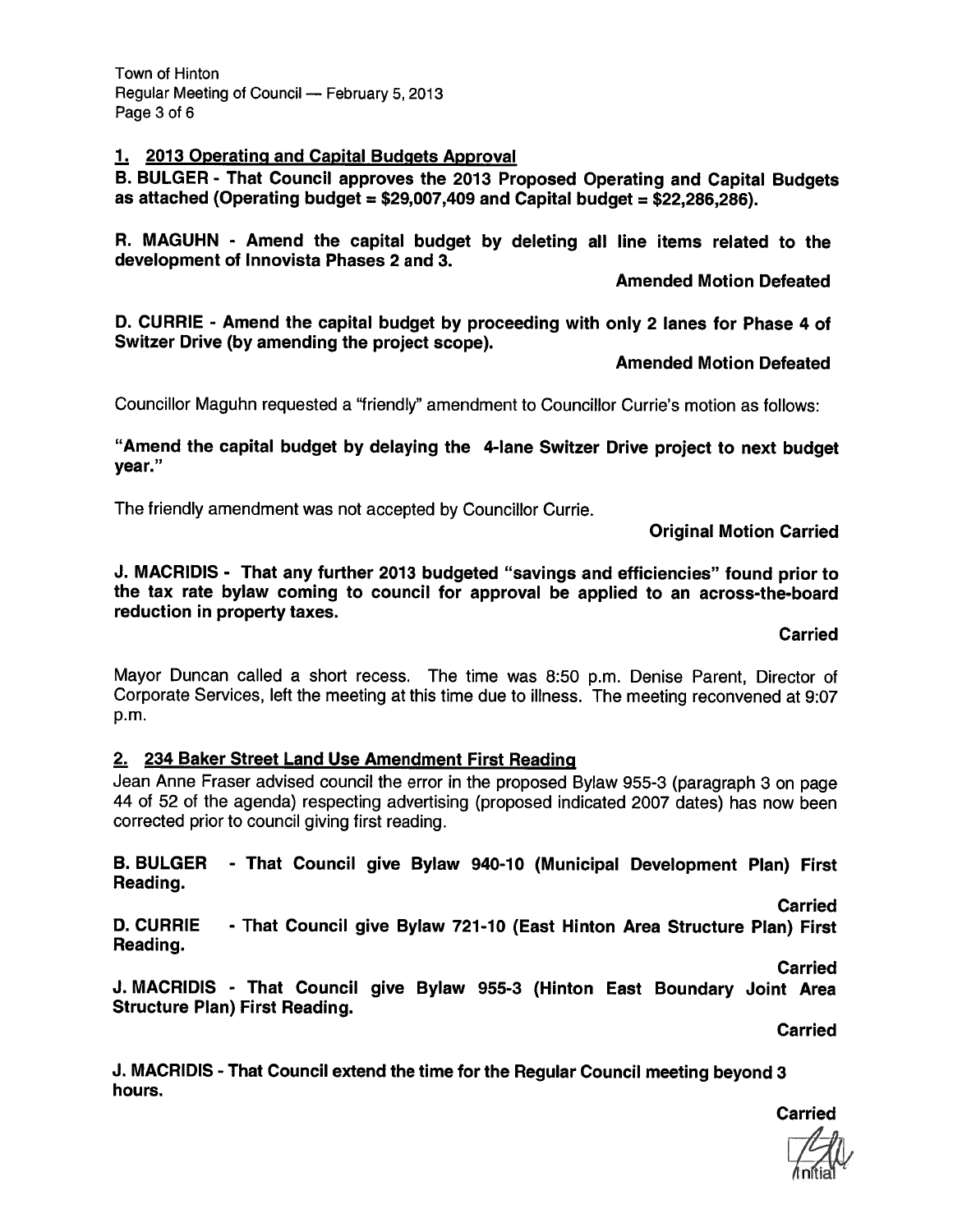Town of Hinton Regular Meeting of Council — February 5, 2013 Page 4 of 6

The time was 9:32 p.m.

# 3. Naturalization of Town Green Spaces

# D. CURRIE -That Council receives this repor<sup>t</sup> for information.

**Carried** 

# INFORMATION ITEMS

- 1. Council Information Package #1 previously circulated January 17, 2013
- 2. Council Information Package #2 previously circulated January 24, <sup>2013</sup>
- 3. Council Information Package #3 previously circulated January 31, 2013

Respecting Council Information Package #3, correspondence item #3 (invitation to bid on 2016 Alberta Winter Games) Councillor Bulger asked Administration to provide their thoughts as to whether it would be something to pursue at this time. Director of Community & Protective Services Laura Howarth replied that preliminary calls had been made to our municipal neighbors to the east and west and the response was that it was not something they were exploring at this time; also, some of our volunteer groups are struggling due to lack of volunteers so it was felt these groups would not be able to assist; it requires several volunteers to organize an event of this size.

Mayor Duncan mentioned the letter received from Happy Creek Estates to MLA Robin Campbell indicating <sup>a</sup> clear and presen<sup>t</sup> need for affordable housing.

Councillor Lorraine Johnston-Mackay made mention in Council Information Package <sup>2</sup> the GYPSD Board News said the board is working on school calendar and conducting <sup>a</sup> survey; she is encouraging the public to complete the survey.

# B. BULGER — That Council accep<sup>t</sup> Information Packages #1, #2 and #3 for information.

**Carried** 

# REPORTS FROM MAYOR, COUNCIL, TOWN MANAGER

1. Council Reporting (Training/Conferences/CEAC, Listening Teams, All Other Committees)

# Councillor Bill Bulger reported:

- Outcome of CEAC meeting has been posted on website; can see CEAC's strategic <sup>p</sup>lan for next two years;
- Ongoing discussions on long-term care working group;

# Councillor Janice Callihoo reported:

 Councillor Bulger and herself attended the recent CEAC meeting; it was <sup>a</sup> strategic planning session on goals and priorities.

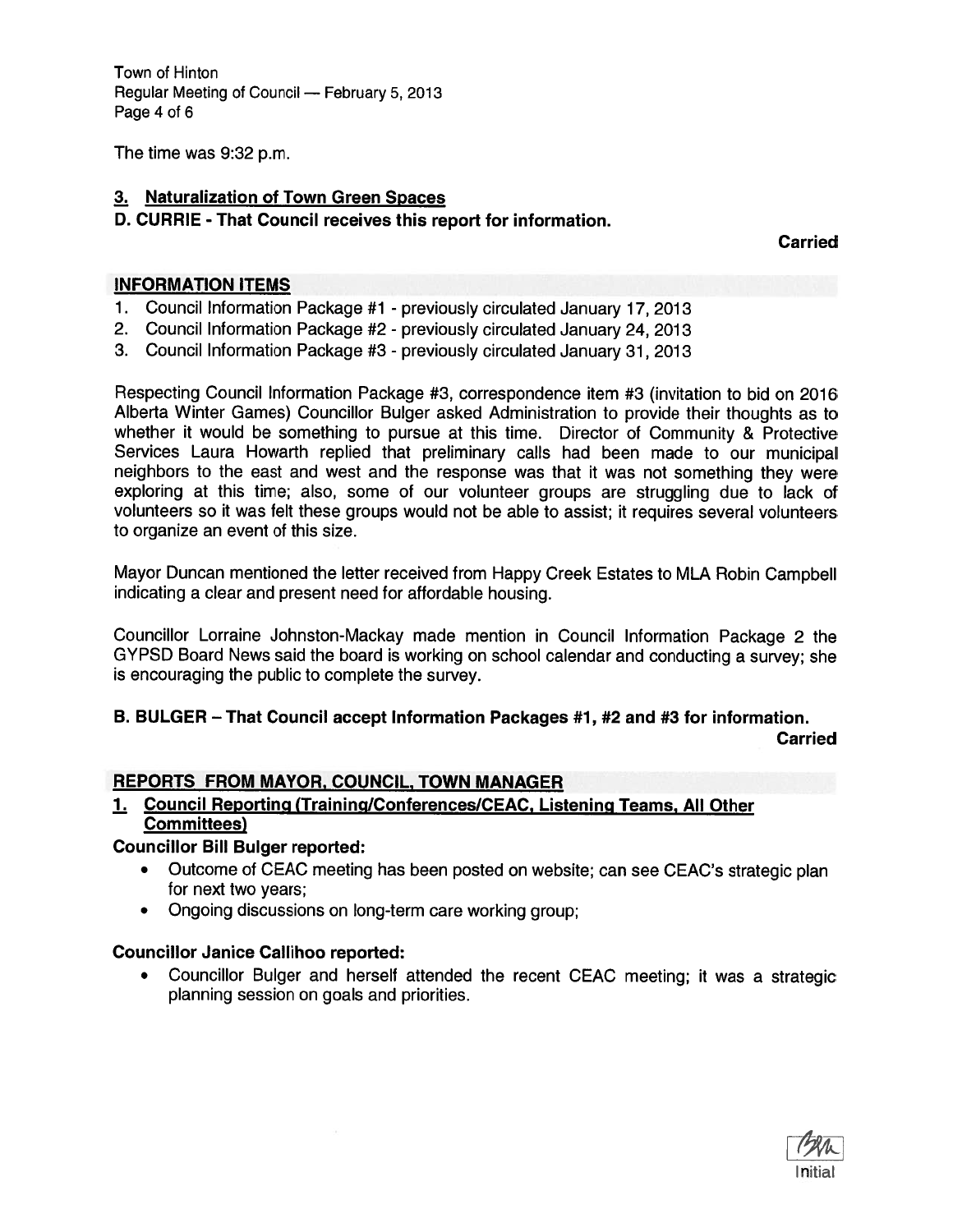Town of Hinton Regular Meeting of Council — February 5, 2013 Page 5 of 6

### Councillor Dale Currie reported:

**•** Attended the FRAG meeting; discussed lumber prices which are up; housing starts in  $3<sup>rd</sup>$ quarter are up; Sundance Forest Products is renamed as Edson Forest Products;

### Councillor Jane Macridis reported:

- Landfill authority working towards regional continuity for waste reduction;
- Attending inter-municipal meeting with Yellowhead County tomorrow;
- Reminded the public about the Bridges Trivia Night scheduled for Friday, February <sup>22</sup> at The Guild; the Mayor will be the master of ceremonies for this event;
- Expressed council's continued commitment to seek future partnerships for performing arts facility
- Advised council that she is in Edmonton for <sup>a</sup> medical appointment on February 19, 2013 so may be <sup>a</sup> little late arriving for the Regular Council meeting scheduled for that evening.

### Councillor Lorraine Johnston-Mackay reported:

- Attended recent Pulpmill Advisory Committee meeting; odor repor<sup>t</sup> expected by end of February; odor emission concerns to be identified in the study; public invited to <sup>p</sup>hone main gate at 780-865-2251 ext. 346 regarding any odor concerns and lodge concerns.
- Hinton will host PeeWee Provincial hockey tournament March <sup>21</sup> to 24, 2013; looking for lots of volunteers.
- The various arts groups in Hinton are all very active hosting <sup>a</sup> number of events; Arts on fire coming up on February 23 along with Hinton's Winter Magic activities;
- •Historical society working on historical markers and signage;

#### Councillor Ryan Maguhn reported:

- Councillors Currie and Maguhn attended two policing committee meetings; last one was <sup>a</sup> training session about nature and role of policing committee; very beneficial training;
- As the business listening councillor, he wants to hear business concerns or ideas from the community; call him to discuss.

I. DUNCAN - To suppor<sup>t</sup> in principle the use of Community Safety Initiative ("CSI") funds for school safety patrol programs.

**Carried** 

I. DUNCAN - That Council direct Administration to prepare <sup>a</sup> repor<sup>t</sup> extending the distance of current established school zones for Council's consideration.

**Carried** 

I. DUNCAN - That Council direct Administration to prepare <sup>a</sup> repor<sup>t</sup> outlining the pros and cons regarding the timing and collection of off-site levies pertaining to land development.

**Carried** 

Initial